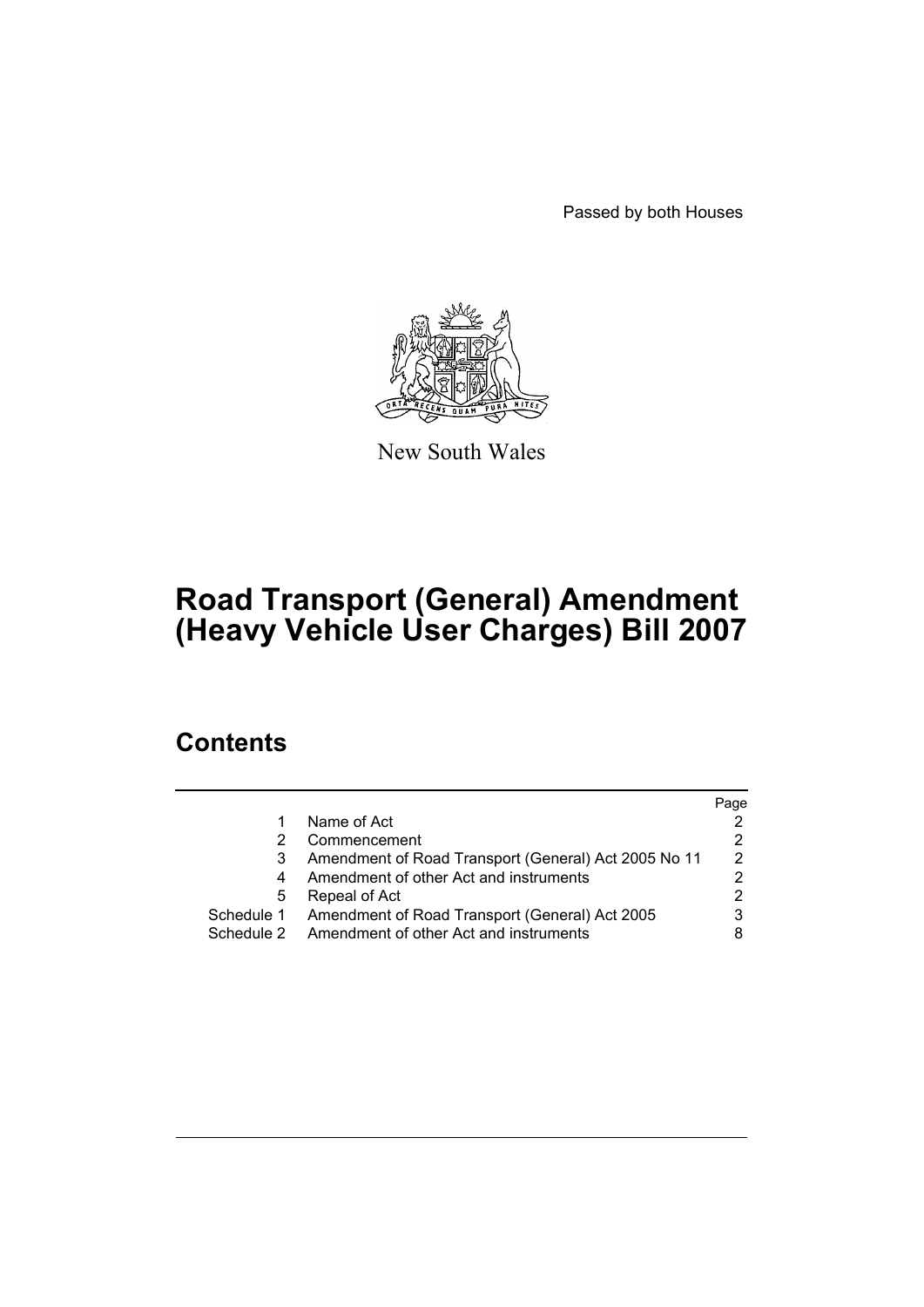*I certify that this PUBLIC BILL, which originated in the LEGISLATIVE COUNCIL, has finally passed the LEGISLATIVE COUNCIL and the LEGISLATIVE ASSEMBLY of NEW SOUTH WALES.*

*Legislative Council 2007* *Clerk of the Parliaments*



New South Wales

# **Road Transport (General) Amendment (Heavy Vehicle User Charges) Bill 2007**

Act No , 2007

An Act to amend the *Road Transport (General) Act 2005* with respect to incremental pricing for mass, dimension, load restraint and access concessions for heavy vehicles and evidence relating to intelligent transport systems; and to make consequential amendments to the *Road Transport (Heavy Vehicles Registration Charges) Act 1995* and other instruments.

See also the *Road Transport Legislation (Breath Testing and Analysis) Act 2007*.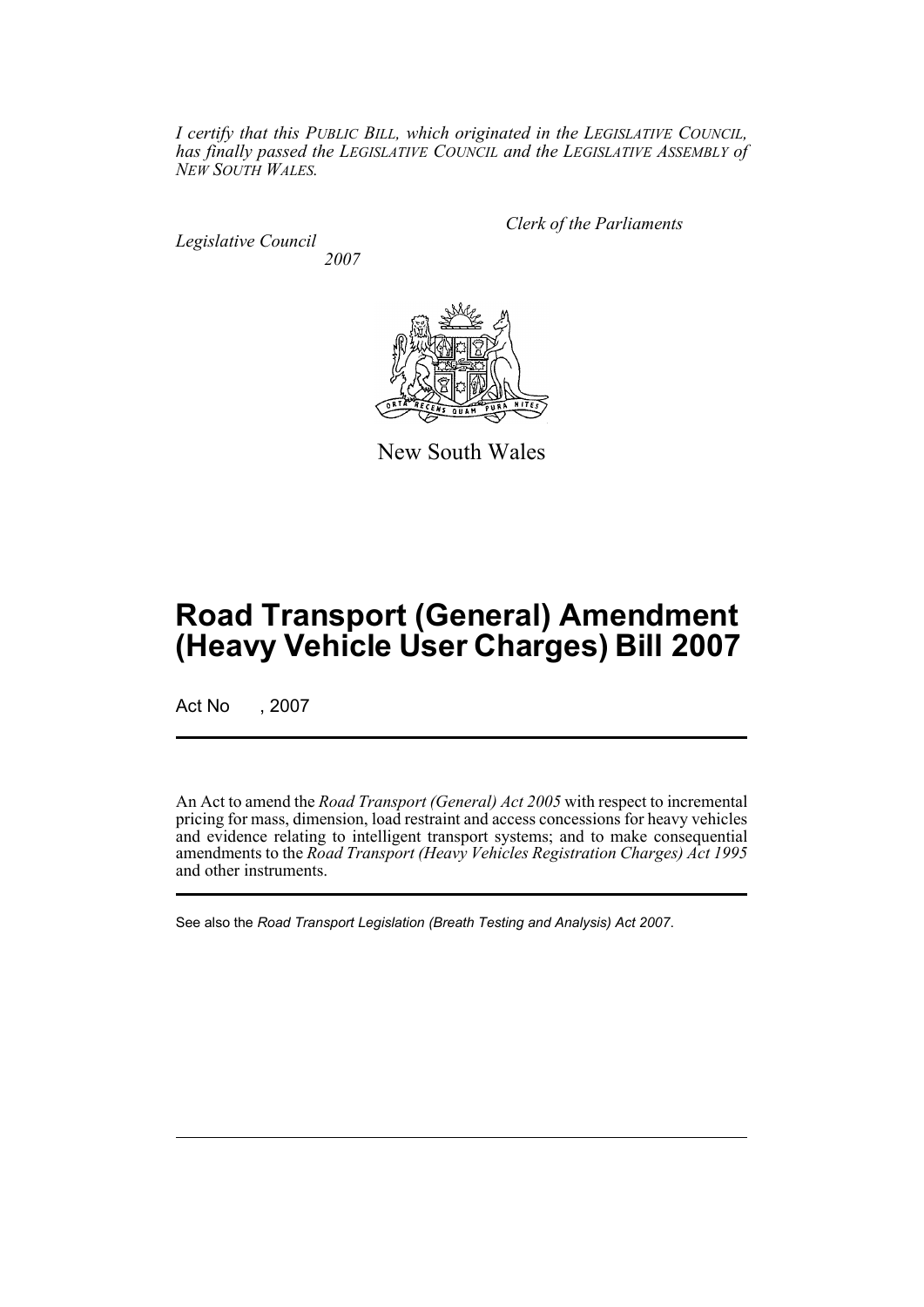# <span id="page-2-0"></span>**The Legislature of New South Wales enacts:**

# **1 Name of Act**

This Act is the *Road Transport (General) Amendment (Heavy Vehicle User Charges) Act 2007*.

# <span id="page-2-1"></span>**2 Commencement**

This Act commences on the date of assent to this Act.

# <span id="page-2-2"></span>**3 Amendment of Road Transport (General) Act 2005 No 11**

The *Road Transport (General) Act 2005* is amended as set out in Schedule 1.

# <span id="page-2-3"></span>**4 Amendment of other Act and instruments**

The Act and instruments specified in Schedule 2 are amended as set out in that Schedule.

# <span id="page-2-4"></span>**5 Repeal of Act**

- (1) This Act is repealed on the day following the day on which this Act commences.
- (2) The repeal of this Act does not, because of the operation of section 30 of the *Interpretation Act 1987*, affect any amendment made by this Act.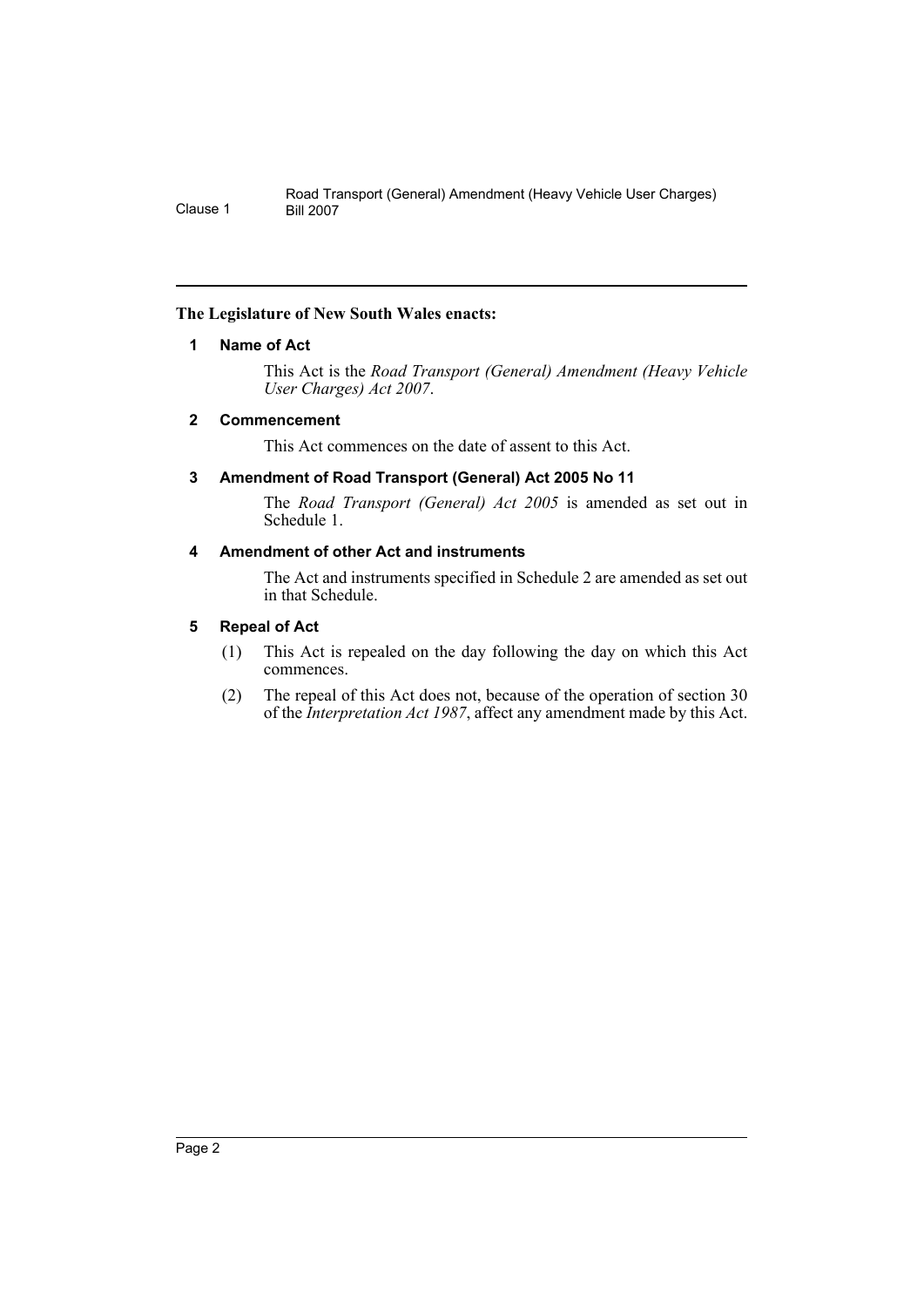Amendment of Road Transport (General) Act 2005 Schedule 1

# <span id="page-3-0"></span>**Schedule 1 Amendment of Road Transport (General) Act 2005**

(Section 3)

#### **[1] Section 11A Regulations relating to intelligent transport systems**

Insert after section 11A (2) (n):

(o) specifying the nature of the evidence that may or may not be used to rebut an evidentiary presumption established by a regulation made under paragraph (n).

#### **[2] Section 20 Definitions**

Insert in alphabetical order:

*access requirement* means a requirement of an applicable road law that relates to the roads or class of roads on which a vehicle may or may not be taken, or otherwise limits the area in which a vehicle may or may not operate.

*incremental pricing charges* means charges to road users, for concessions relating to mass, dimension, load restraint or access requirements, that are based on road users' activities, or likely activities, as a consequence of the concessions and the impact of those activities.

*incremental pricing scheme* means a scheme for the incremental pricing of concessions relating to mass, dimension, load restraint or access requirements that is established by regulations made under section 28A.

#### **[3] Section 26 Regulations may impose restrictions**

Omit "excess weight permit" from section 26 (2).

Insert instead "excess permit".

#### **[4] Section 27**

Omit the section. Insert instead:

#### **27 Excess permits**

- (1) The Authority may issue an excess permit in respect of a vehicle.
- (2) An excess permit may exempt a vehicle, either unconditionally or subject to conditions, from any specified mass, dimension, load restraint or access requirement imposed by an applicable road law.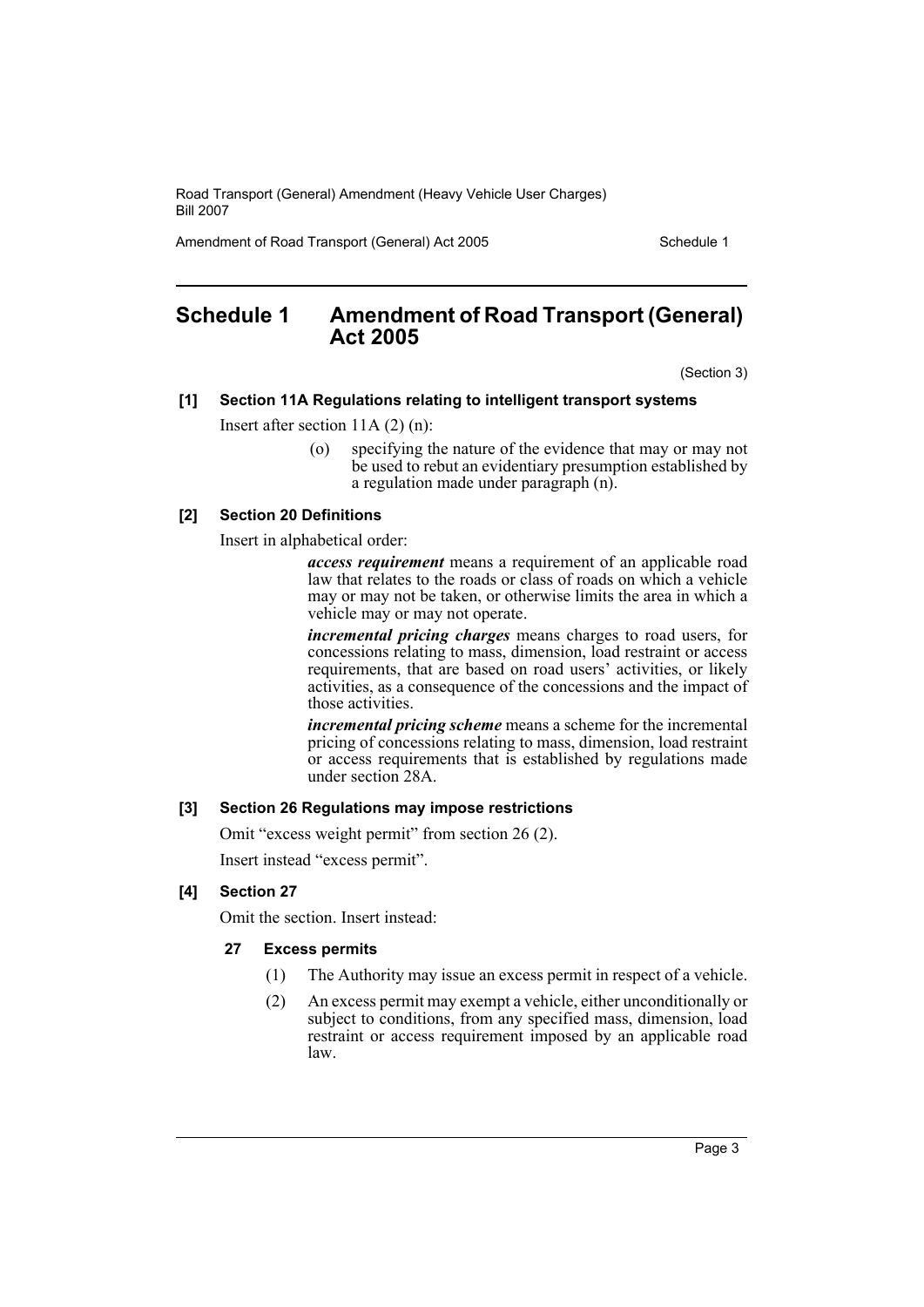- Schedule 1 Amendment of Road Transport (General) Act 2005
	- (3) Without limiting subsection (2), an excess permit may be made subject to conditions of the following kinds:
		- (a) a condition imposed by a regulation under section 28A,
		- (b) a condition imposing a maximum laden mass on the vehicle or any part of the vehicle,
		- (c) a condition imposing a maximum unladen mass on the vehicle or any part of the vehicle,
		- (d) a condition imposing a maximum mass on the vehicle's load,
		- (e) a condition specifying the minimum or maximum dimensions of the vehicle or the vehicle's load,
		- (f) a condition imposing a requirement as to the restraint or positioning of a load or any part of a load of the vehicle,
		- (g) a condition specifying any road or class of roads on which the vehicle may or may not be taken or area in which the vehicle may or may not be operated,
		- (h) a condition specifying a time, or period, when the vehicle may or may not be operated,
		- (i) a condition specifying signage or other warning or safety requirements, including conditions as to escort vehicles.
	- (4) An excess permit remains in force for the period specified in the permit.
	- (5) An application for an excess permit must be in a form approved by the Authority and accompanied by the application fee  $(\text{if any})$ approved by the Authority.

**Note.** An excess permit that is granted in connection with an incremental pricing scheme may also be subject to additional charges established under regulations made under section 28A.

#### **[5] Section 28A**

Insert after section 28:

#### **28A Incremental pricing schemes**

- (1) Regulations may be made for or with respect to the following matters:
	- (a) conditions of mass, dimension, load restraint or access concessions relating to incremental pricing charges, **Note.** See section 76 for the definition of *mass, dimension, load restraint or access concession*.
	- (b) the determination of incremental pricing charges,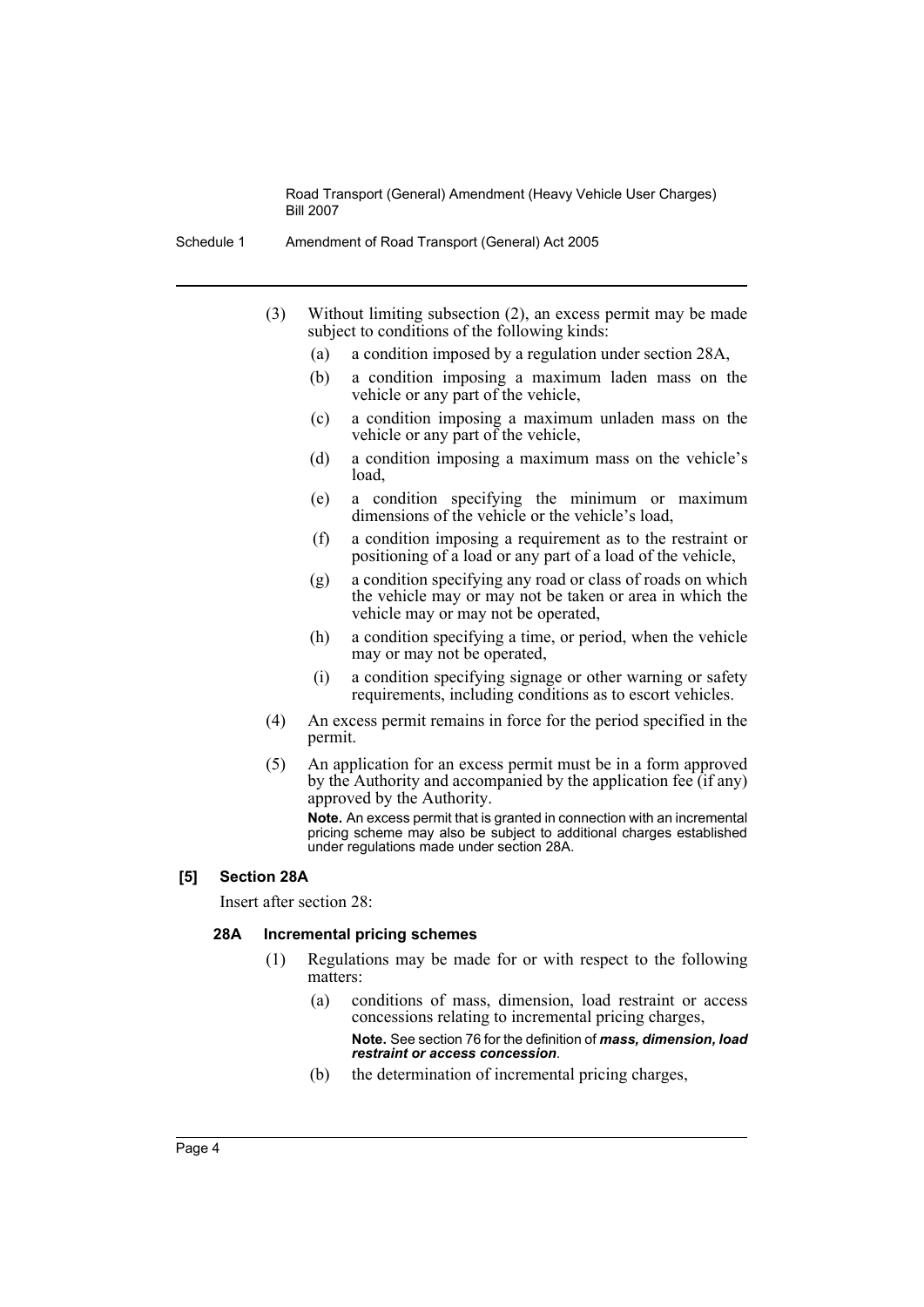Amendment of Road Transport (General) Act 2005 Schedule 1

- (c) the notification of incremental pricing charges,
- (d) conditions of mass, dimension, load restraint or access concessions relating to payment (including prepayment) of incremental pricing charges,
- (e) the payment of money received by the Authority from incremental pricing charges to roads authorities and the use by roads authorities of that money,
- (f) the use of information obtained by the use of an intelligent transport system or by other means for the purposes of incremental pricing schemes, including (but not limited to) the calculation of incremental pricing charges,
- (g) the application of regulations made under section 11A to or in respect of the use, for the purposes of implementing and administering incremental pricing schemes, of information obtained by the use of an intelligent transport system,
- (h) the monitoring and auditing of incremental pricing schemes and participants in such schemes,
- (i) the records to be kept and information provided by such participants,
- (j) regulating or prohibiting the collection, storage, use and disclosure of information obtained for the purposes of incremental pricing schemes or proposed schemes,
- (k) without limiting paragraph (j), the use of information obtained for the purposes of an incremental pricing scheme for compliance or law enforcement purposes,
- (l) the use of certificates relating to the following matters as evidence in any proceedings before a court or tribunal:
	- (i) conditions relating to incremental pricing schemes,
	- (ii) vehicles, operators and drivers subject to conditions referred to in subparagraph (i),
	- (iii) information obtained by the use of intelligent transport systems or by other means and used for the purposes of incremental pricing schemes,
- (m) specifying the nature of the evidence that may or may not be used to rebut an evidentiary presumption established by a regulation made under paragraph (l),
- (n) refunds of excess charges,
- (o) any other matters ancillary or incidental to the operation of incremental pricing charges or schemes.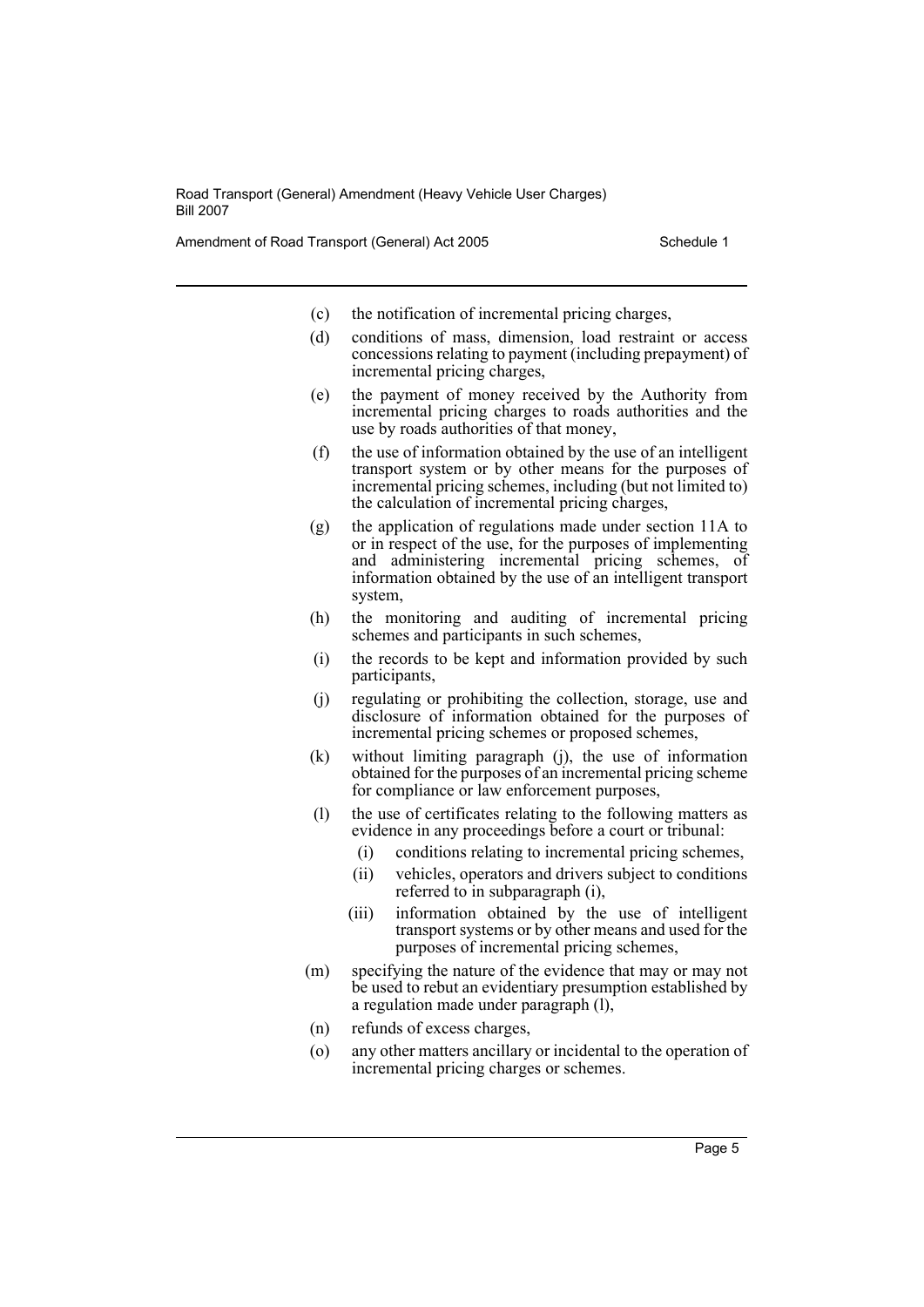Schedule 1 Amendment of Road Transport (General) Act 2005

- (2) A regulation made for the purposes of this section may create an offence punishable by a penalty not exceeding 200 penalty units.
- (3) This section is in addition to, and does not limit, any other regulation-making power contained in this Act or any other applicable road law.
- (4) Words and expressions used in this section have the same meaning as they have in Division 9 of Part 3.3.

# **[6] Section 76 Definitions**

Omit "mass, dimension or load restraint concession" from the definition of *condition*.

Insert instead "mass, dimension, load restraint or access concession".

#### **[7] Section 76**

Omit the definition of *mass, dimension or load restraint concession*.

Insert instead:

*mass, dimension, load restraint or access concession* means a permit, authorisation, approval, exemption, notice or anything else that is granted or issued in writing under an applicable road law and that exempts a person from a provision of an applicable road law in relation to a mass, dimension, load restraint or access requirement, and includes an excess permit under section 27.

#### **[8] Section 77 Offence of contravening condition**

Omit "mass, dimension or load restraint concession" wherever occurring.

Insert instead "mass, dimension, load restraint or access concession".

#### **[9] Section 78 Effect of contravening condition—prosecutions or other action**

Omit "mass, dimension or load restraint concession" from section 78 (1). Insert instead "mass, dimension, load restraint or access concession".

### **[10] Section 79 Operation of Division**

Omit "mass, dimension or load restraint concession".

Insert instead "mass, dimension, load restraint or access concession".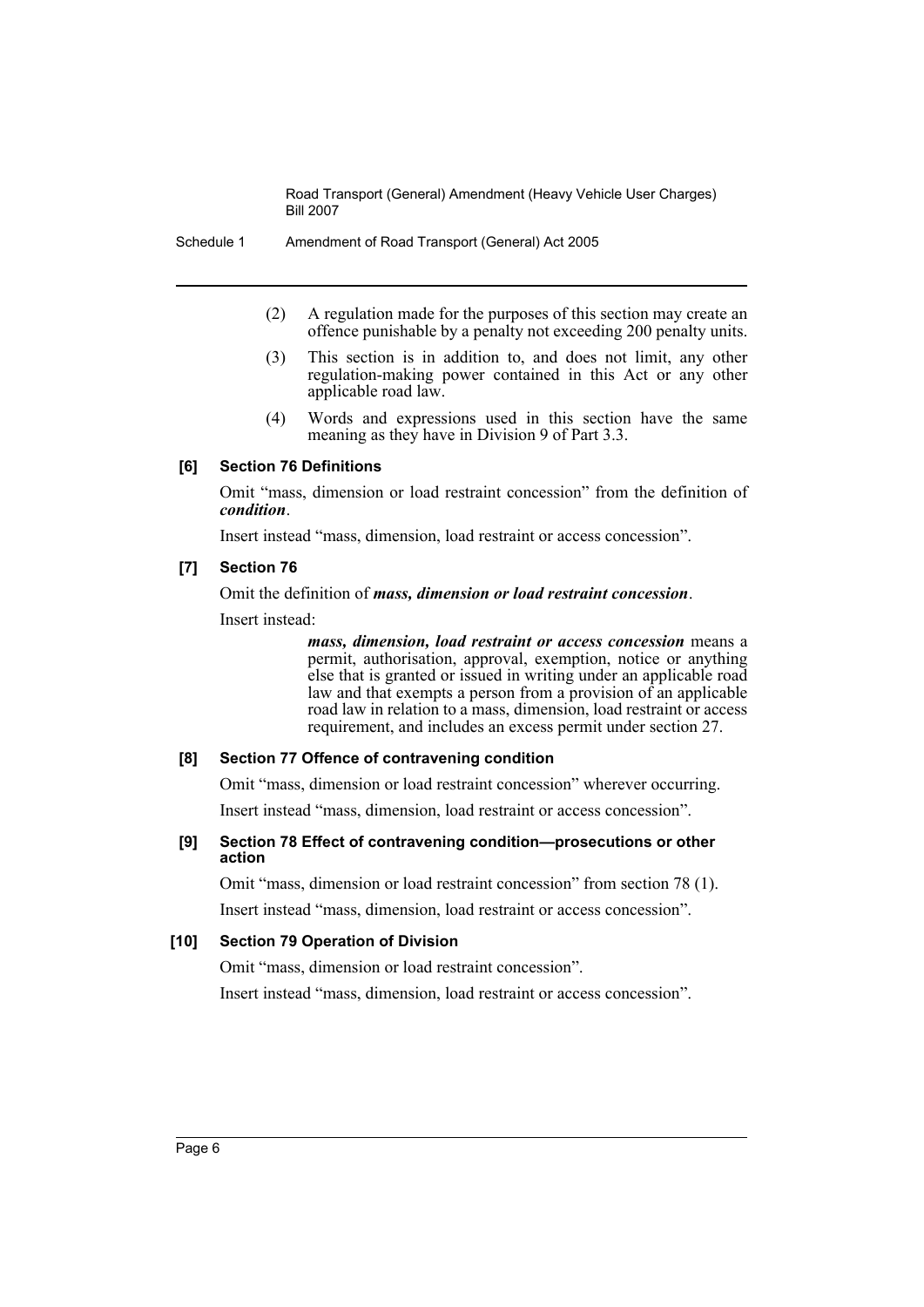Amendment of Road Transport (General) Act 2005 Schedule 1

### **[11] Schedule 1 Savings, transitional and other provisions**

Insert at the end of clause 1 (1):

*Road Transport (General) Amendment (Heavy Vehicle User Charges) Act 2007*

#### **[12] Schedule 1**

Insert at the end of the Schedule with appropriate Part and clause numbering:

# **Part Provisions consequent on enactment of Road Transport (General) Amendment (Heavy Vehicle User Charges) Act 2007**

#### **Existing excess weight permits**

An excess weight permit that was in force immediately before the substitution of section 27 by the *Road Transport (General) Amendment (Heavy Vehicle User Charges) Act 2007* continues in force for the period for which it would have been in force if that section had not been substituted and is taken to be an excess permit granted under the section as so substituted.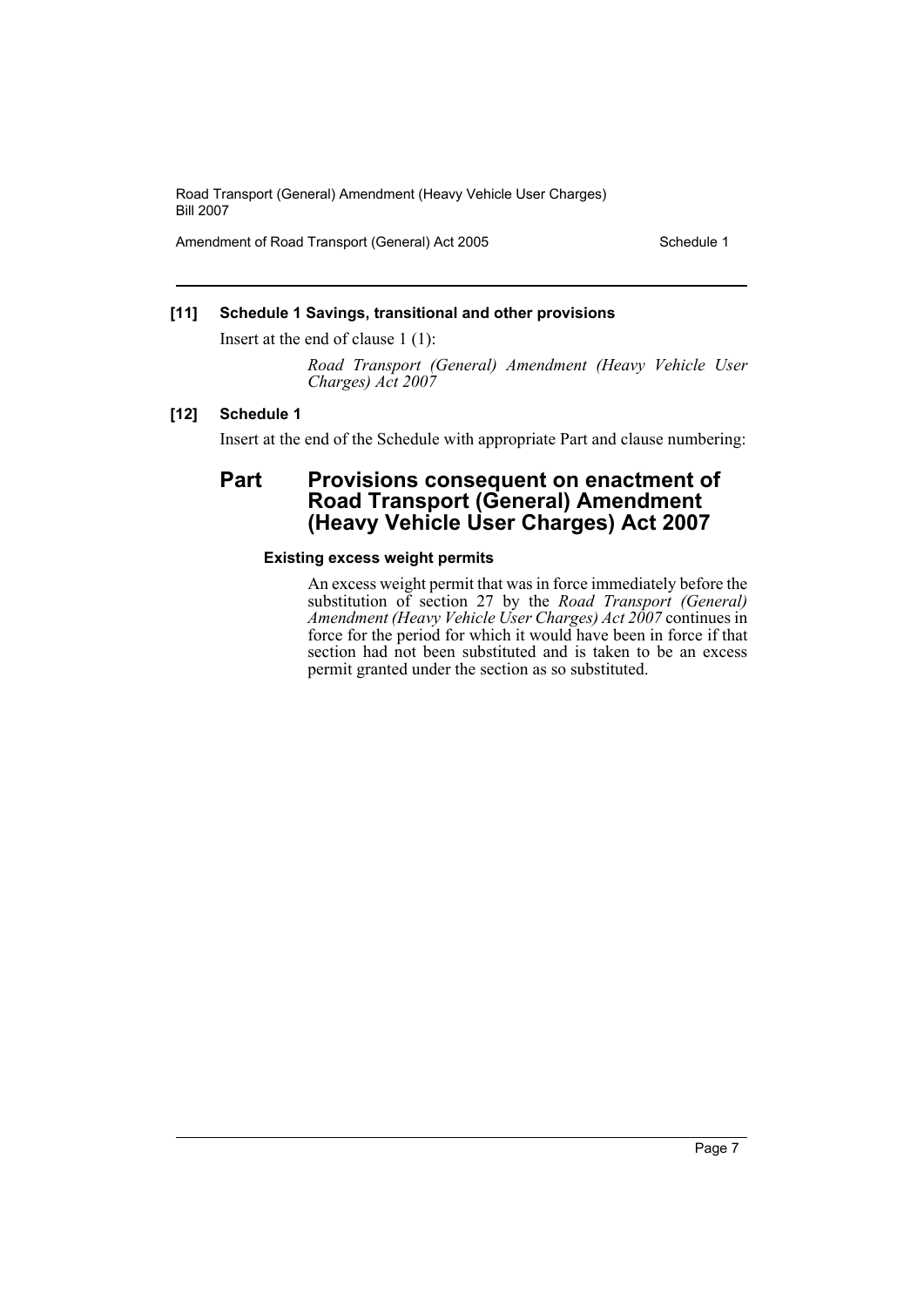# <span id="page-8-0"></span>**Schedule 2 Amendment of other Act and instruments**

(Section 4)

- **2.1 Road Transport (Heavy Vehicles Registration Charges) Act 1995 No 72**
- **[1] Long title**

Omit "and permit charges".

**[2] Section 3 Definitions**

Omit "and permit charges" from the definition of *charges* in section 3 (1).

# **[3] Section 3 (1)**

Omit the definitions of *heavy vehicle permit* and *permit charge*.

# **[4] Part 2, heading**

Omit "**and permit**".

**[5] Section 8** 

Omit the section.

# **[6] Section 9 Variations in charges**

Omit "Parts 2 and 3" wherever occurring from section 9 (1), (3) and (4). Insert instead "Part 2".

**[7] Part 2, Division 3**

Omit the Division.

# **[8] Section 19 Adjustment of charges by Authority**

Omit "or who holds a heavy vehicle permit" from section 19 (2).

#### **[9] Section 20 Changes in owners or to vehicles must be notified to Authority**

Omit section 20 (1). Insert instead:

(1) A person in whose name a vehicle is registered must notify the Authority of any change during the currency of the registration in the construction, equipment, configuration, use or ownership of the vehicle of such a nature that charges or additional charges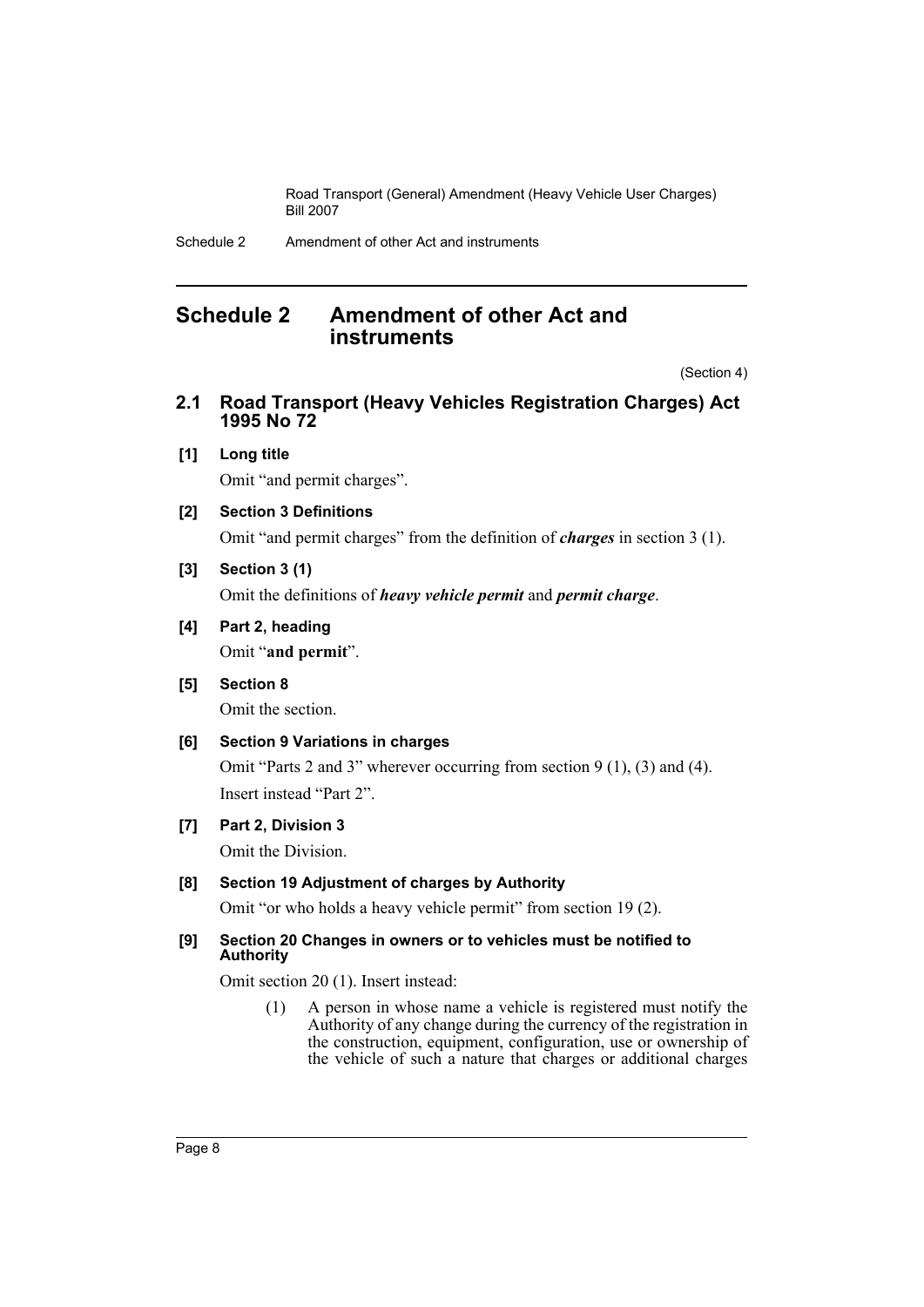Amendment of other Act and instruments **Schedule 2** Schedule 2

would be payable if the registration was renewed when the change occurred.

Maximum penalty: 100 penalty units.

- **[10] Section 21 Calculation of charges arising from changes** Omit "or permit" wherever occurring.
- **[11] Section 22 Refund of charges on cancellation of registration**

Omit section 22 (2).

**[12] Section 22 (3) (a)**

Omit "or permit" wherever occurring.

#### **[13] Section 38 Regulations**

Omit section 38 (2) (b). Insert instead:

(b) providing for and regulating the granting to a person prescribed by the regulations of a refund of a portion of the charges paid in respect of registration of a vehicle if, during the currency of the registration, a change is made in the construction, equipment, configuration, use or ownership of the vehicle of such a nature that no charges or a reduced amount of charges would be payable in respect of the vehicle on the renewal of its registration, and

#### **[14] Section 38 (2) (d)**

Omit the paragraph. Insert instead:

(d) providing for the production, at the time of application for registration or renewal of registration of a vehicle or at any time during the currency of the registration, of weighbridge tickets showing the weight of the vehicle, and

#### **[15] Section 38 (2) (e)**

Omit ", registration and heavy vehicle permits". Insert instead "and registration".

# **[16] Schedule 1 Charges**

Omit Part 3.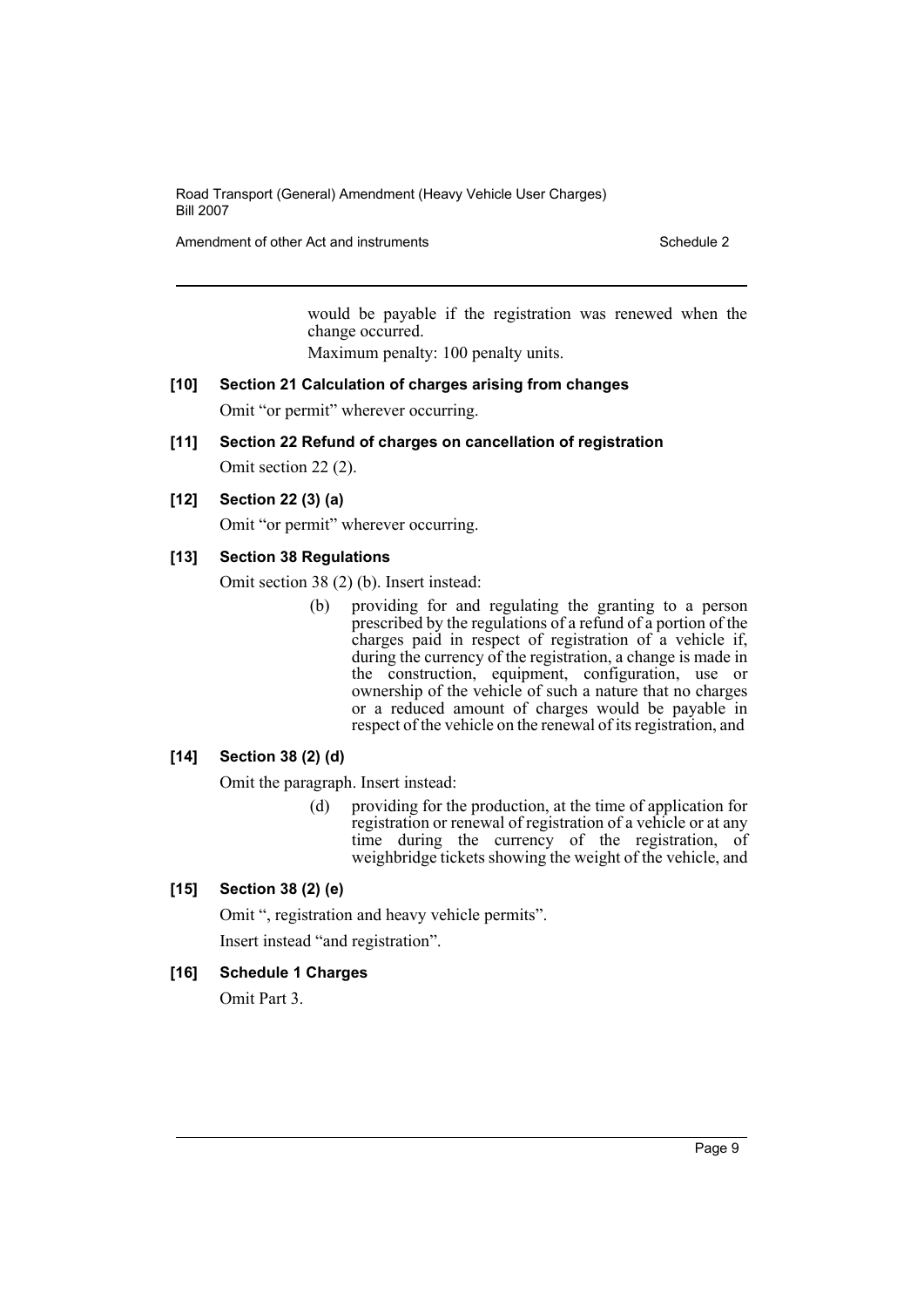Schedule 2 Amendment of other Act and instruments

# **[17] Schedule 2 Savings and transitional provisions**

Insert at the end of clause 1 (1):

*Road Transport (General) Amendment (Heavy Vehicle User Charges) Act 2007*

# **[18] Schedule 2**

Insert at the end of the Schedule with appropriate Part and clause numbering:

# **Part Provisions consequent on enactment of Road Transport (General) Amendment (Heavy Vehicle User Charges) Act 2007**

# **Existing heavy vehicle permits**

A heavy vehicle permit that was in force immediately before the repeal of section 14 by the *Road Transport (General) Amendment (Heavy Vehicle User Charges) Act 2007* continues in force for the period for which it would have been in force if that section had not been repealed and is taken to be an excess permit granted under section 27 of the *Road Transport (General) Act 2005*.

# **2.2 Road Transport (Heavy Vehicles Registration Charges) Regulation 2006**

# **[1] Clause 6**

Omit the clause.

#### **[2] Clause 7 Calculation of refund of registration charges on cancellation of registration**

Omit "or permit charge" wherever occurring.

# **[3] Clause 7 (2)**

Omit the definition of *number of days*. Insert instead:

*number of days* means the number of unexpired days of the registration period, from the date on which the Authority cancels the registration of the vehicle.